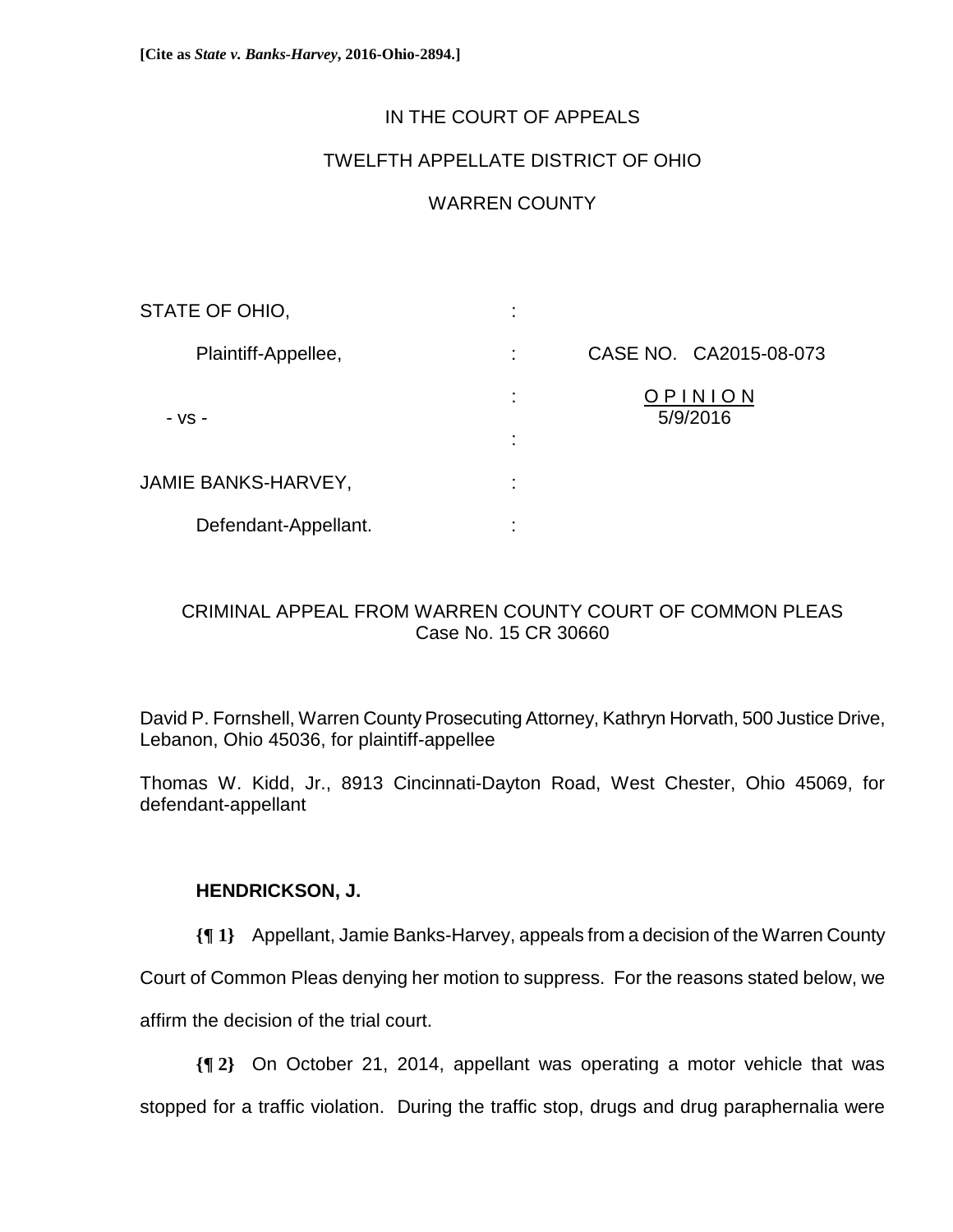found in appellant's purse. Subsequently, appellant was indicted for possession of heroin and possession of cocaine in violation of R.C. 2925.11(A), possession of drug paraphernalia in violation of R.C. 2925.14(A), and possession of drug abuse instruments in violation of R.C. 2925.12(A).

**{¶ 3}** In May 2015, appellant moved to suppress the evidence found in her purse. An evidentiary hearing was held shortly thereafter. At the hearing, the state presented the testimony of Ohio State Highway Patrol Trooper Matthew Keener and an audio recording of the traffic stop. The state also presented a video recording of the stop taken by the camera in Trooper Keener's police cruiser, but, due to the positioning of the vehicles, the video did not show appellant's automobile.

**{¶ 4}** Trooper Keener testified that he initiated a traffic stop on an automobile he observed to be traveling 53 m.p.h. in a 35 m.p.h. zone. Appellant was driving the vehicle and appellant's boyfriend and appellant's friend, Ms. Holcomb, were passengers. Appellant did not have a driver's license and instead gave Trooper Keener a Ohio identification card that she removed from her purse. After discovering appellant did not have a driver's license, Trooper Keener removed appellant and placed her in the back of his police cruiser.

**{¶ 5}** While appellant was in the back of the police cruiser, Trooper Keener ran appellant's information through his computer and discovered that her driver's license was suspended and that she had a felony arrest warrant for possession of heroin from neighboring Montgomery County. Trooper Keener contacted highway patrol dispatch to confirm the warrant. While waiting for confirmation of the warrant, Trooper Keener returned to the vehicle and spoke with appellant's boyfriend and Ms. Holcomb.

**{¶ 6}** At the hearing, Trooper Keener testified that while he was speaking with Ms. Holcomb and appellant's boyfriend, he observed a gel capsule, which he immediately believed to contain heroin, on the vehicle's floorboard. Trooper Keener then returned to his

 $-2$  -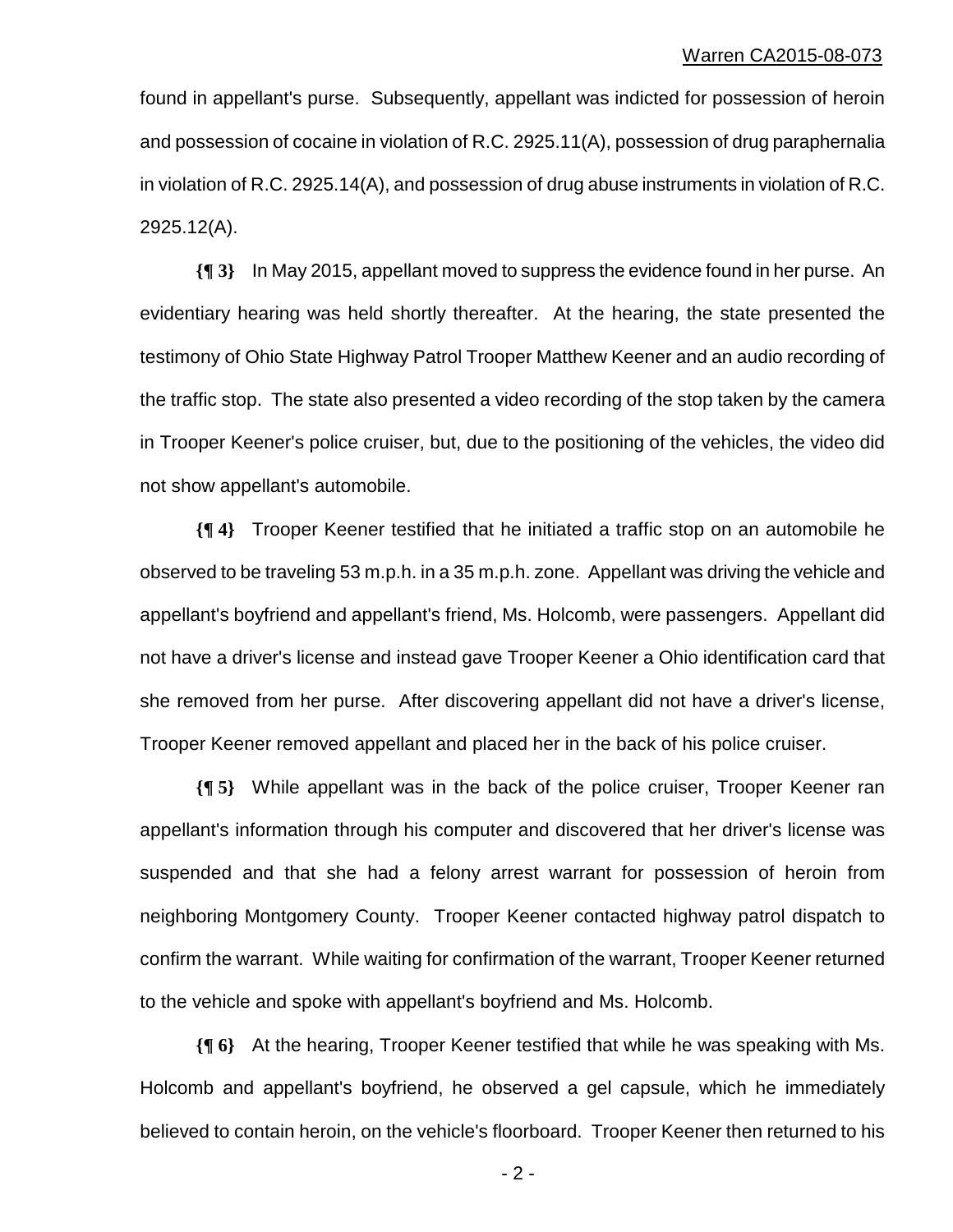cruiser and received confirmation of appellant's Montgomery County arrest warrant and that Ms. Holcomb also had an outstanding arrest warrant. During this time, Highway Patrol Trooper O'Neal arrived at the scene. Trooper Keener handcuffed appellant and Ms. Holcomb and placed them in the back of his police cruiser to await transfer to Montgomery County where they would be taken to jail.

**{¶ 7}** Trooper Keener explained that after he arrested appellant, he returned to the vehicle, removed her purse, and searched it. Inside he found heroin, cocaine, needles, and a glass pipe. After the drugs and drug paraphernalia were discovered, Trooper O'Neal informed Trooper Keener that he observed a gel capsule on the floor of the automobile.

**{¶ 8}** On June 4, 2015, the trial court issued a written decision denying appellant's motion to suppress. In denying the motion, the trial court dismissed several of the state's theories of admissibility, including that the search of the purse was valid through the automobile exception. The trial court found Trooper Keener did not have probable cause to search the vehicle and the purse because his testimony that he observed the gel capsule in the vehicle before searching the purse was not credible. However, the court found that the search was valid under the inevitable discovery doctrine through the automobile exception. The court reasoned that the drugs and drug paraphernalia in the purse would have been inevitably discovered under the automobile exception because at the same time the purse was being searched, Trooper O'Neal observed the gel capsule. Accordingly, the trial court denied appellant's motion to suppress.

**{¶ 9}** Thereafter, appellant pled no contest to all counts contained in the indictment. She was sentenced to three years of community control. Appellant now appeals, raising a single assignment of error:

**{¶ 10}** THE TRIAL COURT COMMITTED REVERSIBLE ERROR WHEN IT DENIED APPELLANT'S MOTION TO SUPPRESS EVIDENCE THAT WAS SEIZED FROM HER

 $-3 -$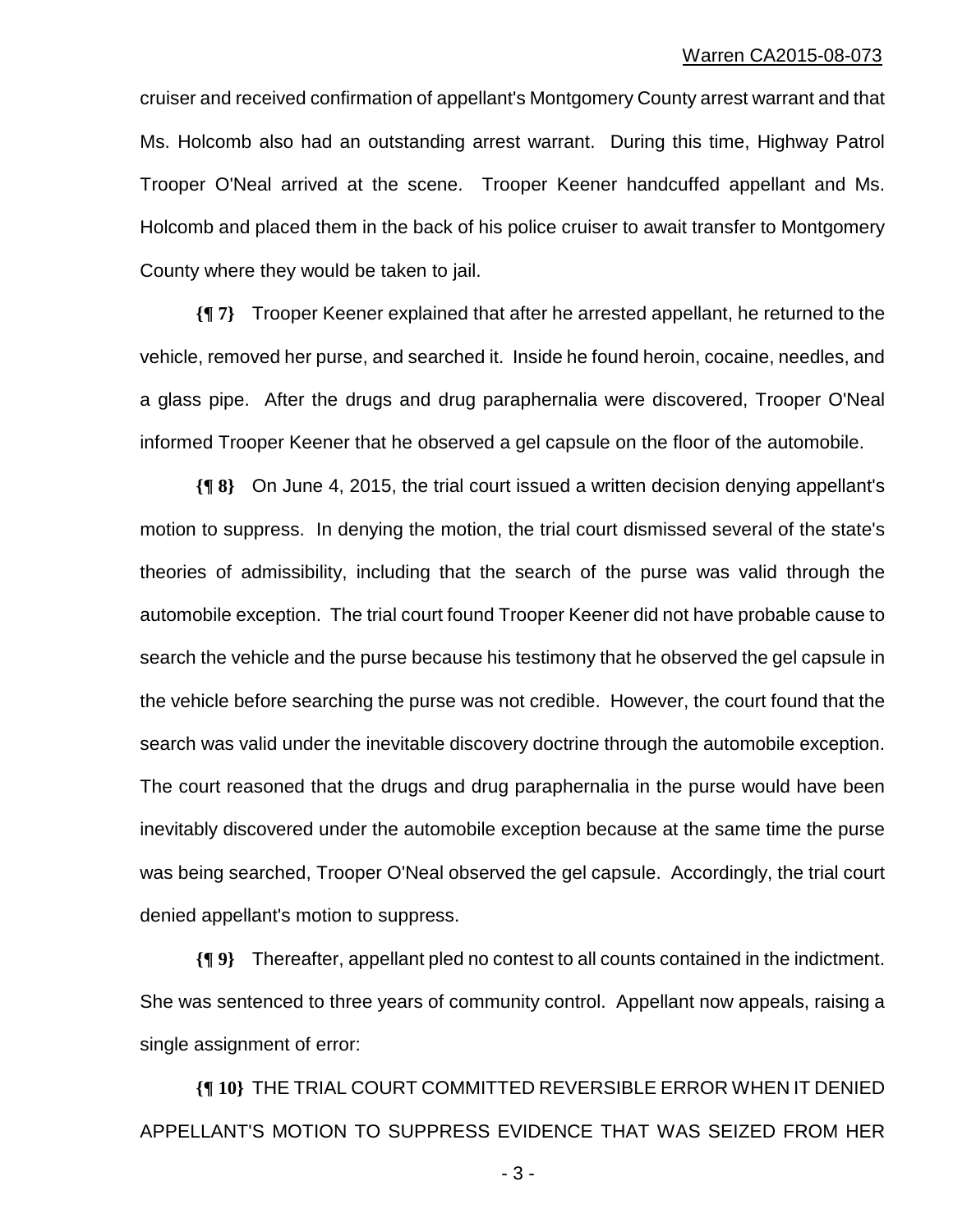PURSE IN VIOLATION OF [HER] RIGHTS UNDER THE FOURTH AND FOURTEENTH AMENDMENTS TO THE UNITED STATES CONSTITUTION.

**{¶ 11}** Appellant argues the trial court erred in finding that the drugs in her purse would have been inevitably discovered under the automobile exception. The state disagrees and argues the drugs are admissible because (1) the drugs would have been inevitably discovered under the automobile exception, (2) the search was a valid inventory search, and (3) the drugs would have been inevitably discovered during an inventory search at the Montgomery County Jail.

## **I. Standard of Review**

**{¶ 12}** Appellate review of a ruling on a motion to suppress presents a mixed question of law and fact. *State v. Burnside*, 100 Ohio St.3d 152, 2003-Ohio-5372, ¶ 8; *State v. Jones*, 12th Dist. Brown No. CA2015-05-014, 2016-Ohio-67, ¶ 8. When considering a motion to suppress, the trial court, as the trier of fact, is in the best position to weigh the evidence in order to resolve factual questions and evaluate witness credibility. *Jones* at ¶ 8. In turn, when reviewing the denial of a motion to suppress, this court is bound to accept the trial court's findings of fact if they are supported by competent, credible evidence. *Id.* "An appellate court, however, independently reviews the trial court's legal conclusions based on those facts and determines, without deference to the trial court's decision, whether as a matter of law, the facts satisfy the appropriate legal standard." *Id.* 

## **II. Fourth Amendment**

**{¶ 13}** The Fourth Amendment to the United States Constitution and Section 14, Article I of the Ohio Constitution prohibit unreasonable searches and seizures, including unreasonable automobile stops. *Bowling Green v. Godwin*, 110 Ohio St.3d 58, 2006-Ohio-3563, ¶ 11. A warrantless search is per se unreasonable unless certain "specifically established and well delineated exceptions" exist. *City of Xenia v. Wallace*, 37 Ohio St.3d

 $-4-$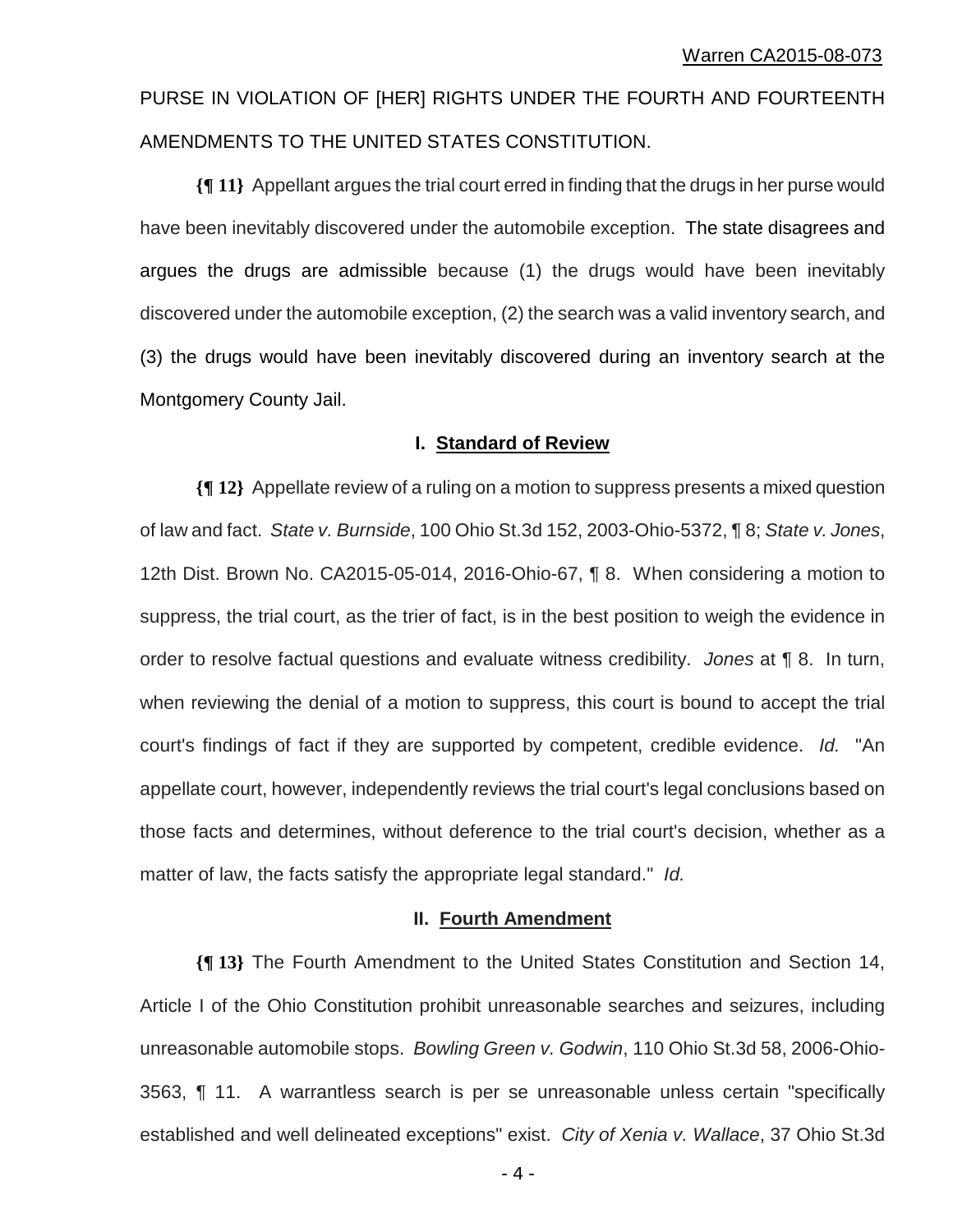216, 218 (1988), quoting *Coolidge v. New Hampshire*, 403 U.S. 443, 454-455, 91 S.Ct. 2022 (1971). Once a warrantless search is established, the state bears the burden of proof, including the burden of going forward with evidence, to show the validity of the search. *Id.* at paragraph two of the syllabus. The state's burden of proof that the search is subject to an exception to the warrant requirement is by a preponderance of the evidence. *City of Athens v. Wolf*, 38 Ohio St.2d 237, 241 (1974).

**{¶ 14}** If an individual's right against unreasonable searches and seizures is violated, the evidence obtained as a result of the violation is subject to exclusion. *United States v. Leon*, 468 U.S. 897, 906, 104 S.Ct. 3405 (1984). While the Fourth Amendment does not contain an express mandate that evidence seized as a result of an illegal search be suppressed, suppression is inherent in the amendment's language. *Id.*, citing *United States v. Calandra*, 414 U.S. 338, 348, 94 S.Ct. 613 (1974). "The [exclusionary] rule thus operates as 'a judicially created remedy designed to safeguard Fourth Amendment rights generally through its deterrent effect, rather than a personal constitutional right of the party aggrieved.'" *Id.*, quoting *Calandra* at 348.

### **III. Inevitable Discovery under Automobile Exception**

**{¶ 15}** Under the automobile exception to the warrant requirement, once police officers obtain probable cause to believe a vehicle contains contraband, the officers may search the vehicle. *State v. Raphael*, 12th Dist. Warren Nos. CA2014-11-138 and CA2014-11-139, 2015-Ohio-3179, ¶ 23. The automobile search may extend to the occupant's belongings in the vehicle, including a purse. *Wyoming v. Houghton*, 526 U.S. 295 302, 119 S.Ct. 1297 (1999). In the present case, the trial court reasoned that while the troopers did not have probable cause to search the vehicle before the purse was removed, the drugs would have been inevitably discovered under the automobile exception. The court reasoned Trooper O'Neal's observation of the gel capsule inside the vehicle gave rise to probable cause to

 $-5 -$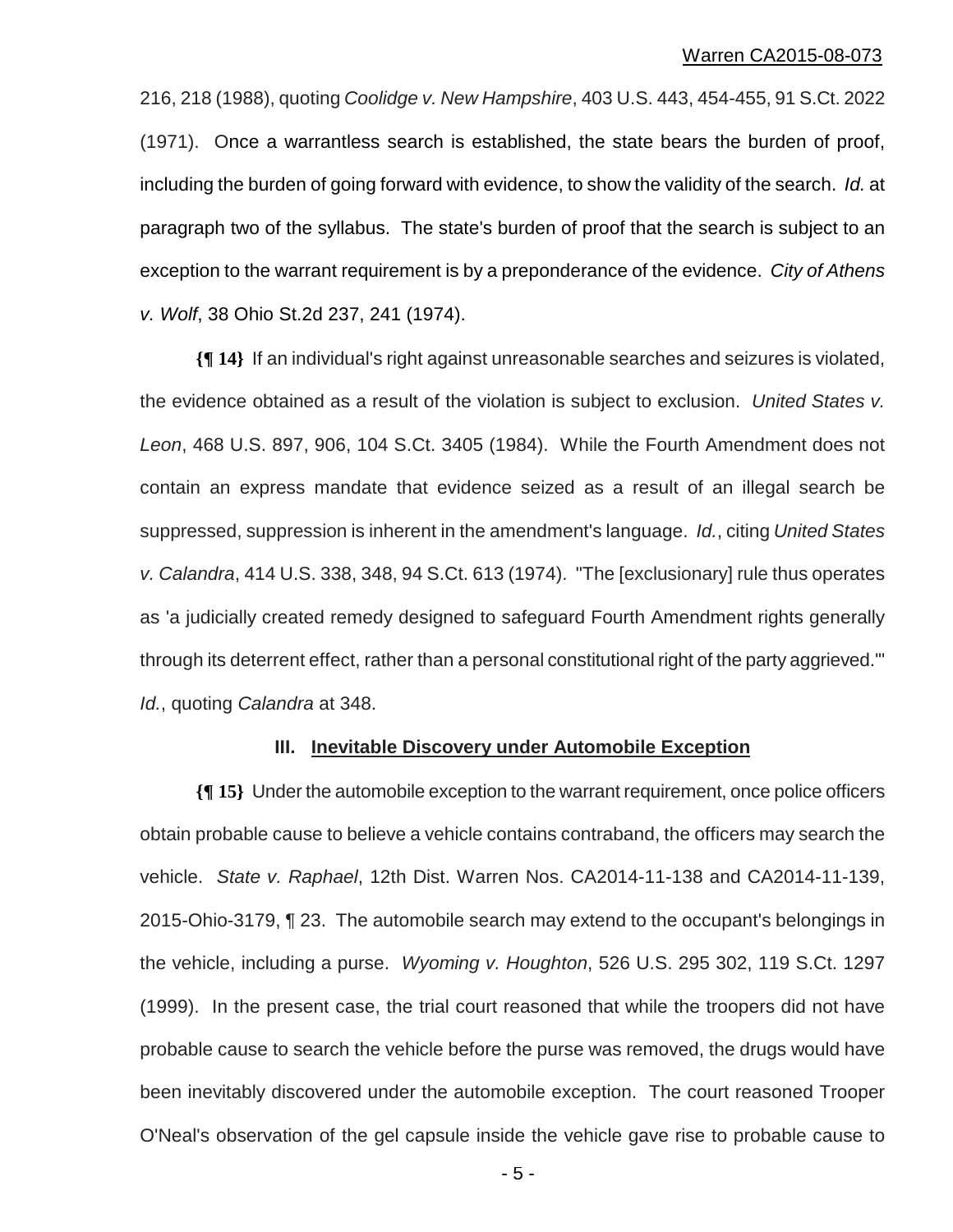search the vehicle and the purse.

**{¶ 16}** Appellant argues the trial court erred in finding that the inevitable discovery doctrine permitted the admission of the drugs and drug paraphernalia. Specifically, appellant maintains the state did not set forth any evidence that Trooper O'Neal was pursuing an alternative line of investigation prior to the search of the purse.

**{¶ 17}** Under the inevitable discovery doctrine, evidence that is illegally obtained is properly admitted "once it is established that the evidence would have been ultimately or inevitably discovered during the course of a lawful investigation." *State v. Perkins*, 18 Ohio St.3d 193 (1985), syllabus; *Nix v. Williams*, 467 U.S. 431, 104 S.Ct. 2501 (1984). The prosecution must show within a reasonable probability that police officials would have discovered the derivative evidence apart from the unlawful conduct. *Perkins* at 196.

**{¶ 18}** There are two primary means by which the state can establish the inevitable discovery of the unconstitutionally seized item: (1) prior to the misconduct, authorities were actively pursuing an alternate line of investigation that would have resulted in discovery of the evidence; or (2) authorities would have subsequently discovered the evidence through a standardized procedure or established routine. *State v. McCollough*, 12th Dist. Fayette No. CA2013-07-021, 2014-Ohio-1696, ¶ 29. Under the "prior to misconduct" requirement, inevitable discovery has been restricted to situations where alternative investigatory procedures *were already underway* or *completed. State v. Bradford*, 4th Dist. Adams No. 09CA880, 2010-Ohio-1784, ¶ 56. As courts have recognized, to hold otherwise, would permit the doctrine to apply even if police merely "could have discovered" the evidence, rather than if they "would have discovered" the evidence. *State v. Porter*, 178 Ohio App.3d 304, 2008-Ohio-4627, ¶ 43 (2d Dist.).

**{¶ 19}** Regarding the inevitable discovery doctrine, the trial court stated: "At the time of the search, [Trooper O'Neal] has observed the suspicious gel cap and has shared this

- 6 -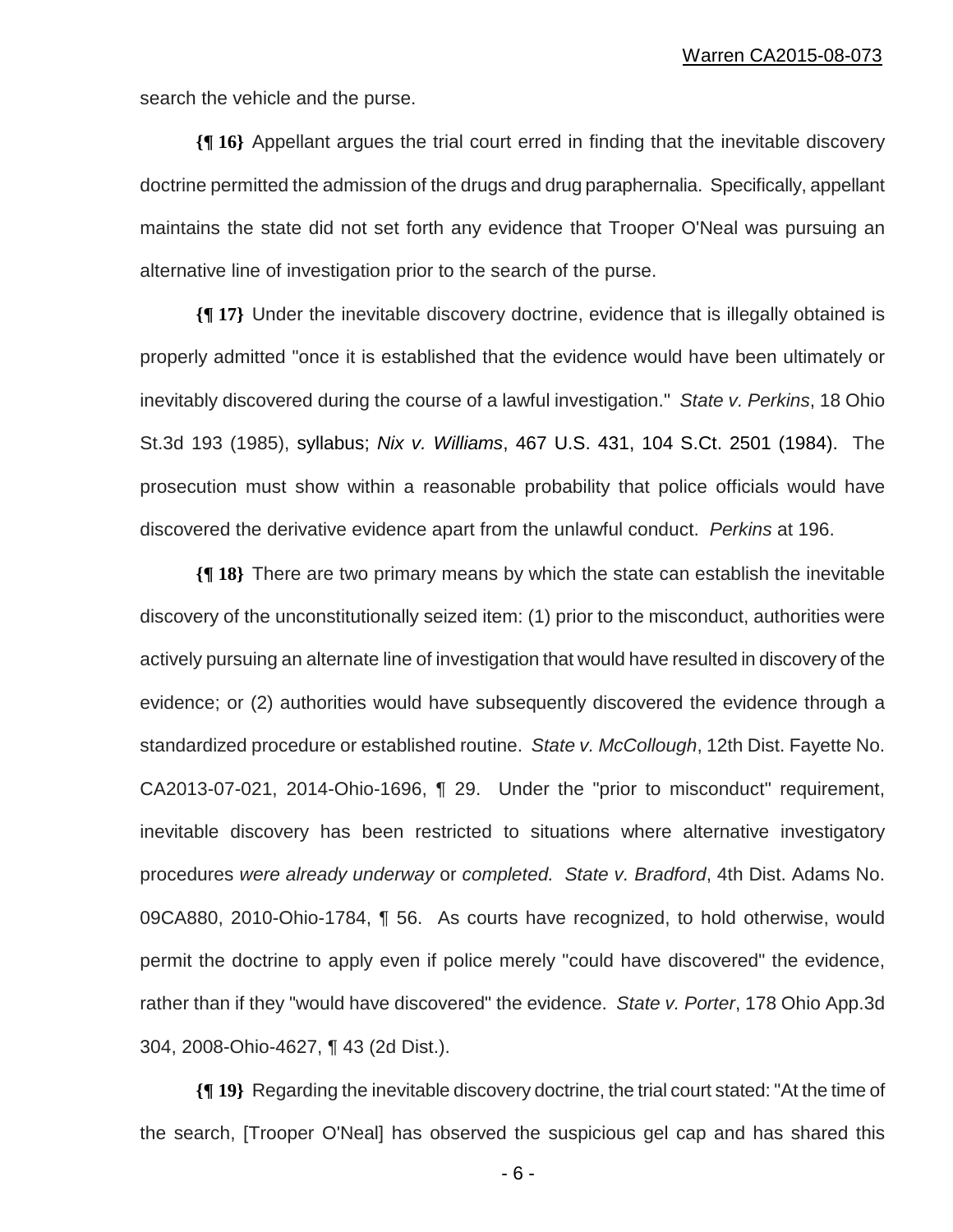information with Trooper Keener. These observations, when coupled with the suspicious behavior of the occupants of the vehicle, provide probable cause for a search of the motor vehicle under the 'automobile exception' outlined above." The trial court concluded that because the troopers "had observed contraband and conducted a lawful search of the vehicle based on this probable cause, the search of Defendant's purse was within the scope of that search and the drugs \* \* \* would have been inevitably discovered."

**{¶ 20}** After a careful review of the record, we find that the state failed to establish that the inevitable discovery doctrine permits admission of the evidence in appellant's purse. The state did not set forth *any* evidence that there was an alternative line of investigation underway *prior* to Trooper Keener's removal and search of the purse. At the suppression hearing, the state offered Trooper Keener's testimony and a video and audio recording of the stop. Trooper O'Neal was not called as a witness during the hearing. While Trooper Keener testified regarding the details of his own investigation, there was no testimony as to when Trooper O'Neal began his investigation that led to the discovery of the gel capsule inside the vehicle. Further, due to the positioning of Trooper Keener's police cruiser, the video of the traffic stop does not capture the vehicle appellant was driving and does not show when Trooper O'Neal began his investigation which led to the discovery of the gel capsule. Moreover, the audio recording of the traffic stop only establishes that *after* Trooper Keener removed appellant's purse, searched the purse, and found the syringes and drugs, did Trooper O'Neal inform Trooper Keener about the gel capsule.

**{¶ 21}** Based on this limited evidence, the state did not establish that Trooper O'Neal's investigation was *already underway* at the time Trooper Keener removed and searched the purse. *See State v. Parrish*, 10th Dist. Franklin No. 01AP-832, 2002-Ohio-3275, ¶ 39 (neighbor's tip insufficient under inevitable discovery because received after illegal search); *State v. Keith*, 178 Ohio App.3d 46, 2008-Ohio-4326, ¶ 14 (2d Dist.). Due to Trooper

- 7 -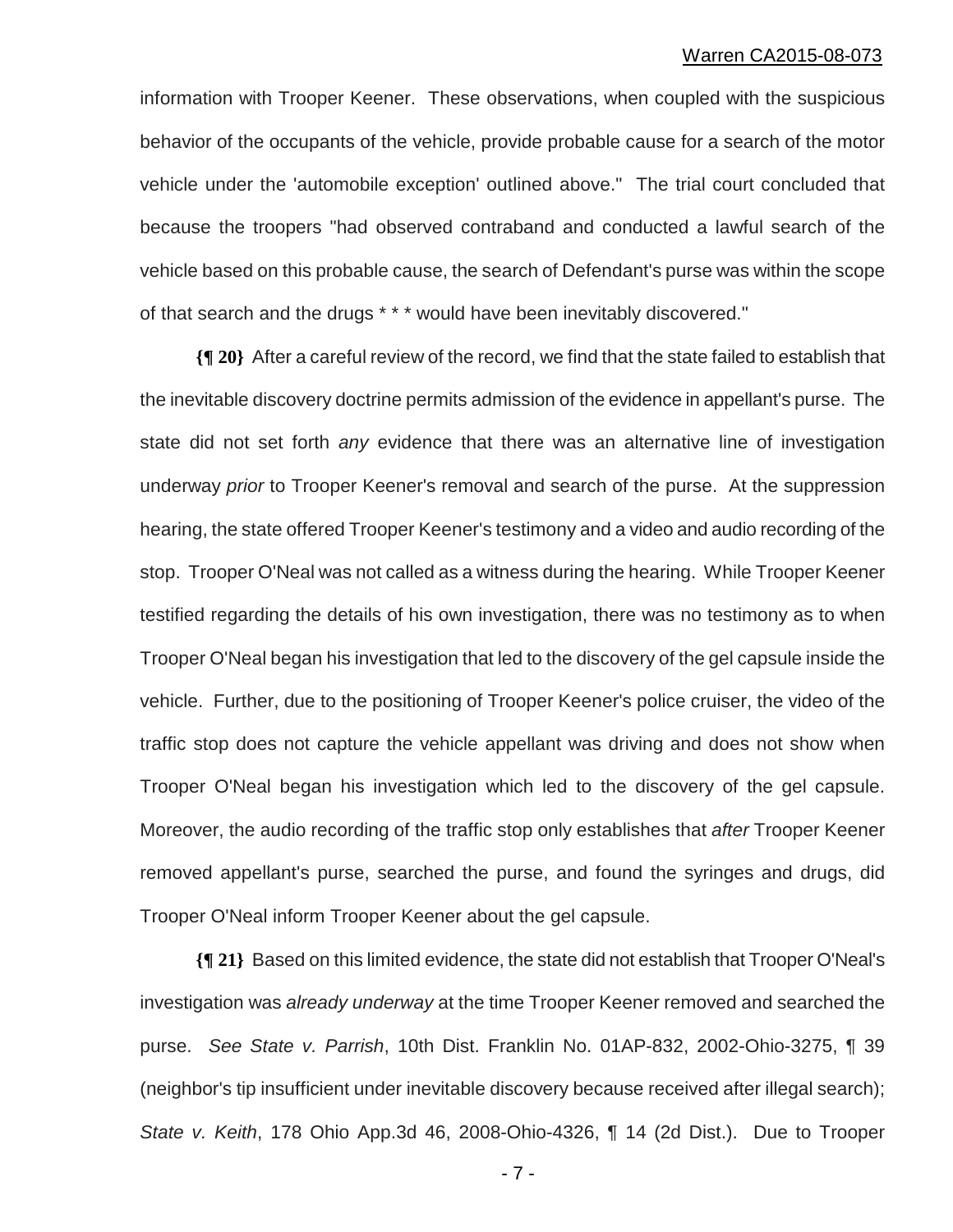O'Neal's failure to testify at the hearing and the limited video recording, there is no evidence when Trooper O'Neal began his investigation of the vehicle. Therefore, the state failed to meet its burden of proof that the evidence obtained during the warrantless search of appellant's purse would have been inevitably discovered under the automobile exception. Consequently, the trial court erred in finding that the evidence was admissible under the inevitable discovery doctrine pursuant to the automobile exception.

## **IV. Inventory Search**

**{¶ 22}** The state argues that even if the drugs and paraphernalia would not have been inevitably discovered under the automobile exception, the search was permissible under the inventory search exception.

**{¶ 23}** The search of an arrestee and his or her personal effects incident to incarceration is reasonable under the Fourth Amendment in conjunction with the inventory search exception to the warrant requirement. *South Dakota v. Opperman*, 428 U.S. 364, 372, 96 S.Ct. 3092 (1976); *Illinois v. Lafayette*, 462 U.S. 640, 648, 103 S.Ct. 2605 (1983). The purpose of an inventory search is to (1) protect an individual's property while it is in police custody, (2) protect police against claims of lost, stolen or vandalized property, and (3) protect police from dangerous instrumentalities. *Opperman* at 369.

**{¶ 24}** Inventory searches are administrative caretaking functions unrelated to criminal investigations. *State v. Mesa*, 87 Ohio St.3d 105, 109 (1999), citing *Opperman* at 370, fn 5. Therefore, the policies underlying the Fourth Amendment warrant requirement, including the standard of probable cause, are not implicated. *Id. See also Colorado v. Bertine*, 479 U.S. 367, 371, 107 S.Ct. 738 (1987). The validity of an inventory search is judged by the Fourth Amendment's standard of reasonableness. *Mesa* at 108-09, citing *Opperman* and *Bertine.*  Inventory searches are permitted if the search was "conducted in good faith and in accordance with reasonable standardized procedure(s) or established routine." *State v.* 

 $-8 -$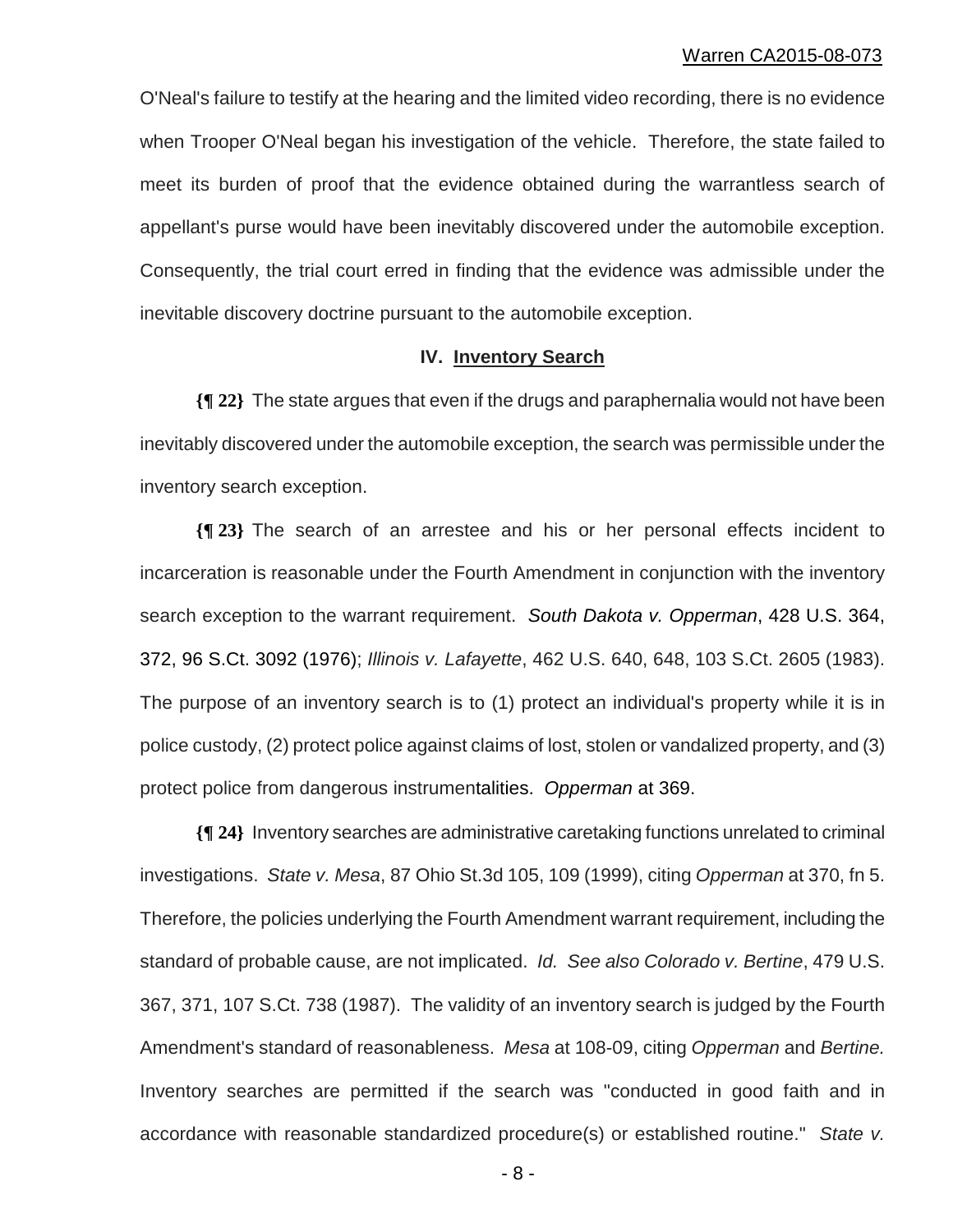*Hathman*, 65 Ohio St.3d 403, 405 (1992), citing *Opperman*; *Bertine*; and *Florida v. Wells*, 495 U.S. 1, 110 S.Ct. 1632 (1990).

**{¶ 25}** In *Lafayette*, the Supreme Court found that it is reasonable under the Fourth Amendment "for police, as part of the routine procedure incident to incarcerating an arrested person, to search any container or article in his possession, in accordance with established inventory procedures." *Id.* at 648. The Court reasoned that the inventory search of the arrestee's shoulder bag at the station-house, prior to booking and jailing the arrestee, was reasonable because the search protects the suspect's property, deters false claims of theft against the police, insures security, and aids in identifying the suspect. *Id.* at 646-47.

**{¶ 26}** Later, the Supreme Court addressed the inventory search exception in a different context and emphasized that the principles underlying the exception should guide courts in determining whether a search purportedly falling under the exception is reasonable. *Bertine* at 372-373. The high court clarified that its *Lafayette* decision "did not suggest that the station-house setting of the inventory search was critical" to its legitimacy. *Id.* at 373. Rather, the focus is upon whether the search advanced the interests of safeguarding property, limiting liability for lost or stolen property, and protecting police from danger. *Id.* 

**{¶ 27}** In the case at bar, Trooper Keener testified that after he arrested and detained appellant, he searched her purse pursuant to Highway Patrol standardized procedures. Trooper Keener arrested appellant on a Montgomery County warrant and detained her until she could be extradited to Montgomery County for incarceration. Trooper Keener explained that it is the Highway Patrol's standard written policy that an arrested person's belongings accompany that person to jail. When a female suspect is arrested, her purse accompanies her to jail. He also stated that it is the standard policy that an individual's belongings are searched before placing the items into the police cruiser. Trooper Keener explained that belongings are searched to protect the safety of the officer and also to discover evidence of a

- 9 -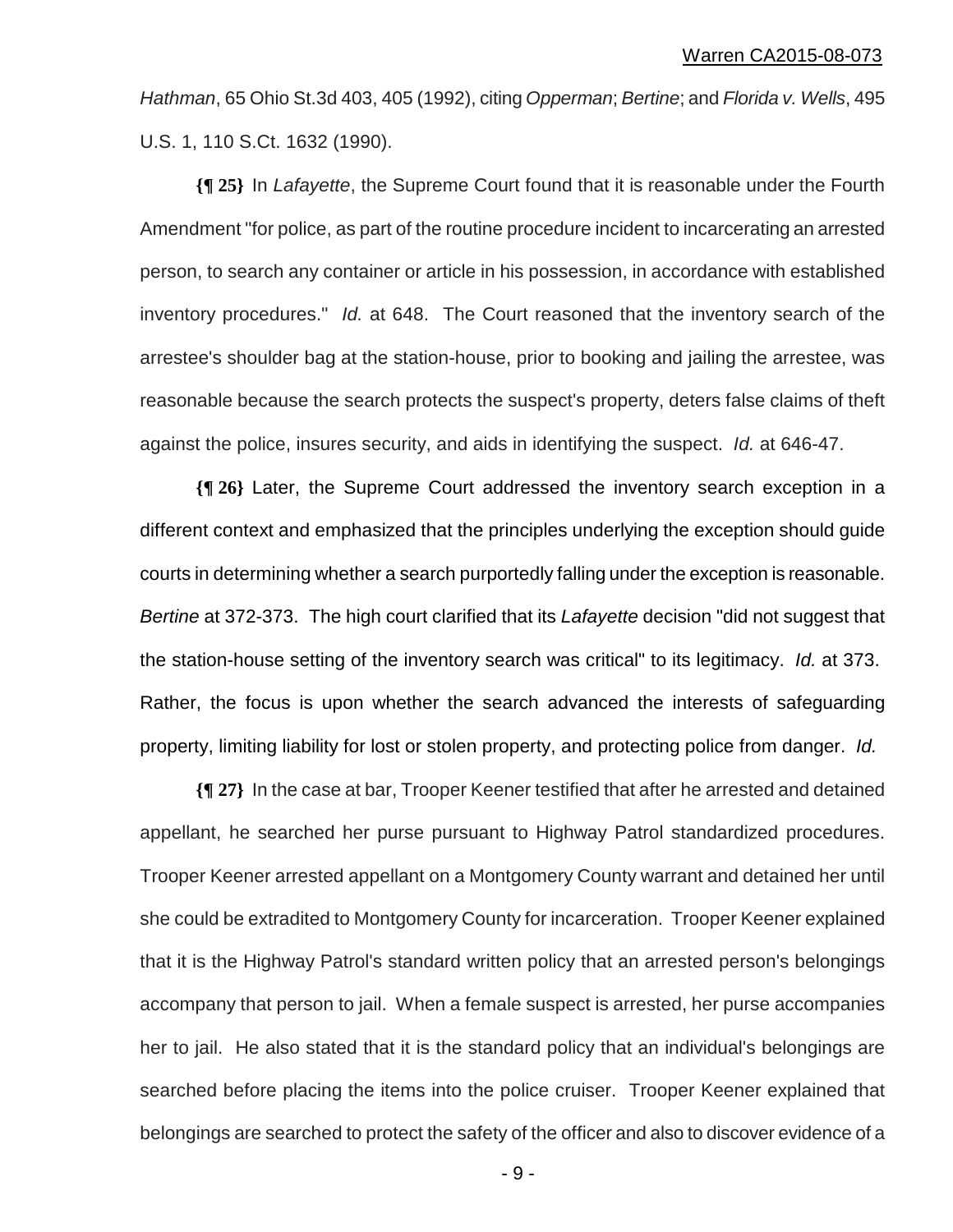crime. He explained appellant would be subject to a conveyance charge if she brought contraband into the Montgomery County Jail.

**{¶ 28}** We find that Trooper Keener's search of appellant's purse after appellant was arrested and incident to appellant's incarceration was a valid inventory search and reasonable under the Fourth Amendment. Trooper Keener's testimony clearly provides that there was a standardized Highway Patrol policy regulating the removal and search of a person's belongings incident to incarceration, and the record indicates that Trooper Keener's conduct conformed to this policy. While the state did not admit the actual written Highway Patrol policy into evidence, Trooper Keener's unrebutted testimony articulating the existence of the standardized inventory search procedures of the Highway Patrol was sufficient. *State v. Zukas*, 11th Dist. Portage No. 2003-P-0005, 2004-Ohio-2792, ¶ 29. *See also State v. Hullum*, 8th Dist. Cuyahoga No. 98796, 2013-Ohio-1448, ¶ 19; *State v. Flynn*, 3d Dist. Seneca No. 13-06-11, 2006-Ohio-6683, ¶ 17.

**{¶ 29}** The governmental interests justifying inventory searches were also satisfied by the inventory search in this case. Trooper Keener's search of appellant's purse before placing it in the back of his police cruiser with two arrested suspects ensured that no weapons were concealed in the purse and protected Trooper Keener from dangerous instrumentalities. The search also safeguarded appellant's property while in police custody and insured against claims of lost, stolen, or vandalized property.

**{¶ 30}** Among the legitimate reasons provided to justify the search, Trooper Keener also stated that he conducted the search to discover evidence of a crime. We acknowledge that an inventory search "must not be a ruse for general rummaging in order to discover incriminating evidence" and must be conducted in "good faith." *Wells*, 495 U.S. at 4; *Hathman*, 65 Ohio St.3d at 405. However, we do not accept the proposition that one statement from an officer that he was searching for contraband, as well as conducting an

 $- 10 -$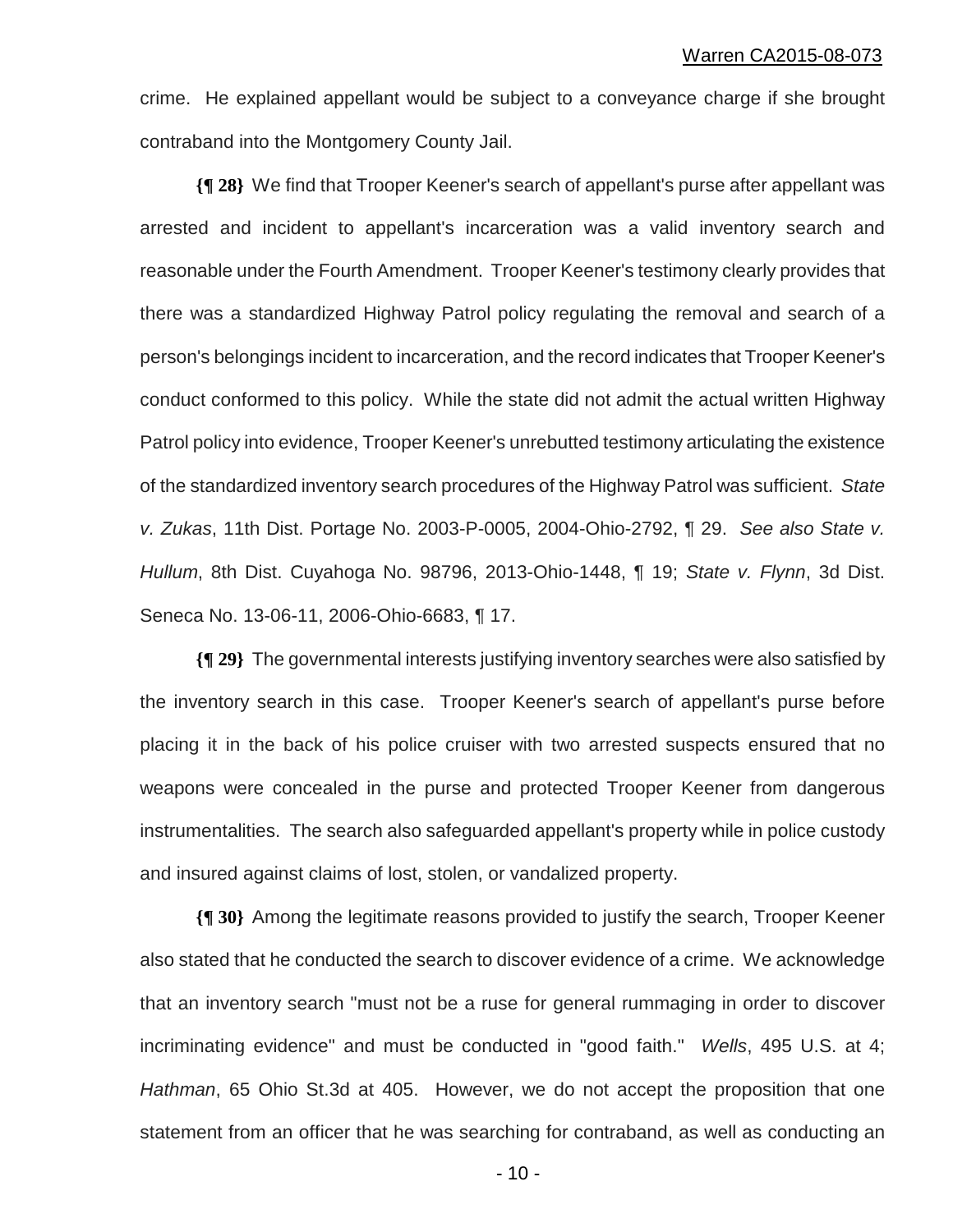inventory search, demonstrates the search was conducted in bad faith or was a pretext for a warrantless evidentiary search. As stated in *Bertine*, there is no showing that Trooper Keener, who was following the standardized procedures of the Highway Patrol, "acted in bad faith or for the *sole* purpose of investigation." (Emphasis added.) *Bertine* at 372. *Compare State v. Rose*, 118 Ohio App.3d 864, 869 (8th Dist.1997) (valid inventory search when purpose was to conduct an inventory and discover contraband) *with State v. Seals*, 8th Dist. Cuyahoga No. 90561, 2008-Ohio-5117, ¶ 27-28 (inventory search was pretextual when repeated testimony that opened container to search for contraband). Instead, the evidence demonstrates Trooper Keener acted in good faith and conducted a lawful inventory search of appellant's purse pursuant to the Highway Patrol's reasonable standardized inventory search procedures.

**{¶ 31}** Lastly, Trooper Keener's retrieval of the purse from the automobile so that appellant's personal belongings would be returned to her and accompany her to jail was reasonable. At the time appellant was arrested and detained in the back of Trooper Keener's police cruiser, her purse remained in the automobile with her boyfriend. It was reasonable for Trooper Keener to believe that he should secure appellant's personal property once she was under arrest and ensure that the property remained with appellant. If Trooper Keener failed to secure appellant's property and the boyfriend did not return the purse to appellant or the boyfriend went through its contents and removed something, Highway Patrol might have been liable for the loss. As noted by United States Supreme Court Justice Blackmun while writing in dissent:

> A person arrested in a public place is likely to have various kinds of property with him: items inside his clothing, a briefcase or suitcase, packages, or a vehicle. In such instances the police cannot very well leave the property on the sidewalk or street while they go to get a warrant. The items may be stolen by a passer-by or removed by the suspect's confederates. Rather than requiring the police to "post a guard" over such property, I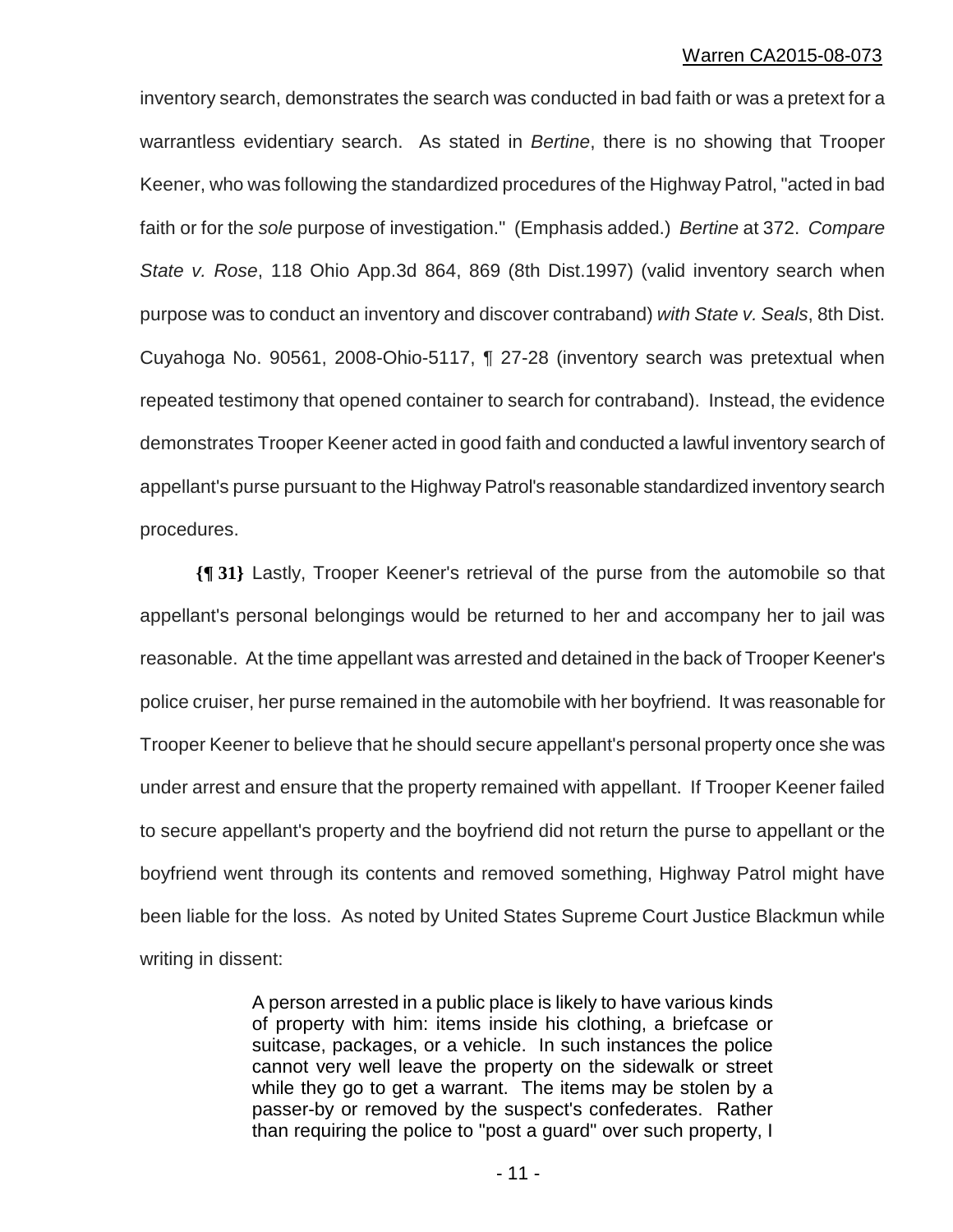think it is surely reasonable for the police to take the items along to the station with the arrested person.

*United States v. Chadwick*, 433 U.S. 1, 19, 97 S.Ct. 2476 (Blackmun, J., dissenting).

**{¶ 32}** We are reluctant to impose a legal burden on police officers to decide who is worthy of entrustment of an arrestee's personal effects on the scene. *Compare State v. Sincell*, 2d Dist. Montgomery No. 19073, 2002 WL 538928, \*3 (Apr. 12, 2002). Therefore, we find Trooper Keener's retrieval of appellant's purse so that her personal belongings may accompany her to jail was reasonable. However, we note that had appellant affirmatively requested Trooper Keener to leave the purse in the vehicle or on the scene, we may have been compelled to reach a different result. Nevertheless, under the particular facts of this case, where appellant was arrested and awaiting transport to jail, we find that the removal of her purse from the automobile and the subsequent search of the purse pursuant to the standardized procedures of the Highway Patrol was a valid inventory search and reasonable under the Fourth Amendment.

**{¶ 33}** Consequently, the drugs and paraphernalia were admissible as the fruit of a valid administrative inventory search conducted in accordance with reasonable standardized procedures employed by the Highway Patrol. Because the search was a valid inventory search, we find it unnecessary to address the state's remaining argument, that the evidence was admissible because it would have been inevitably discovered during an inventory search at the Montgomery County Jail.

## **V. Conclusion**

**{¶ 34}** Accordingly, the trial court did not err in denying appellant's motion to suppress. The trial court's reliance on inevitable discovery and the automobile exception in denying the motion to suppress is immaterial because the evidence established the drugs were discovered as part of a valid routine inventory search. *See State v. Hamrick*, 12th Dist.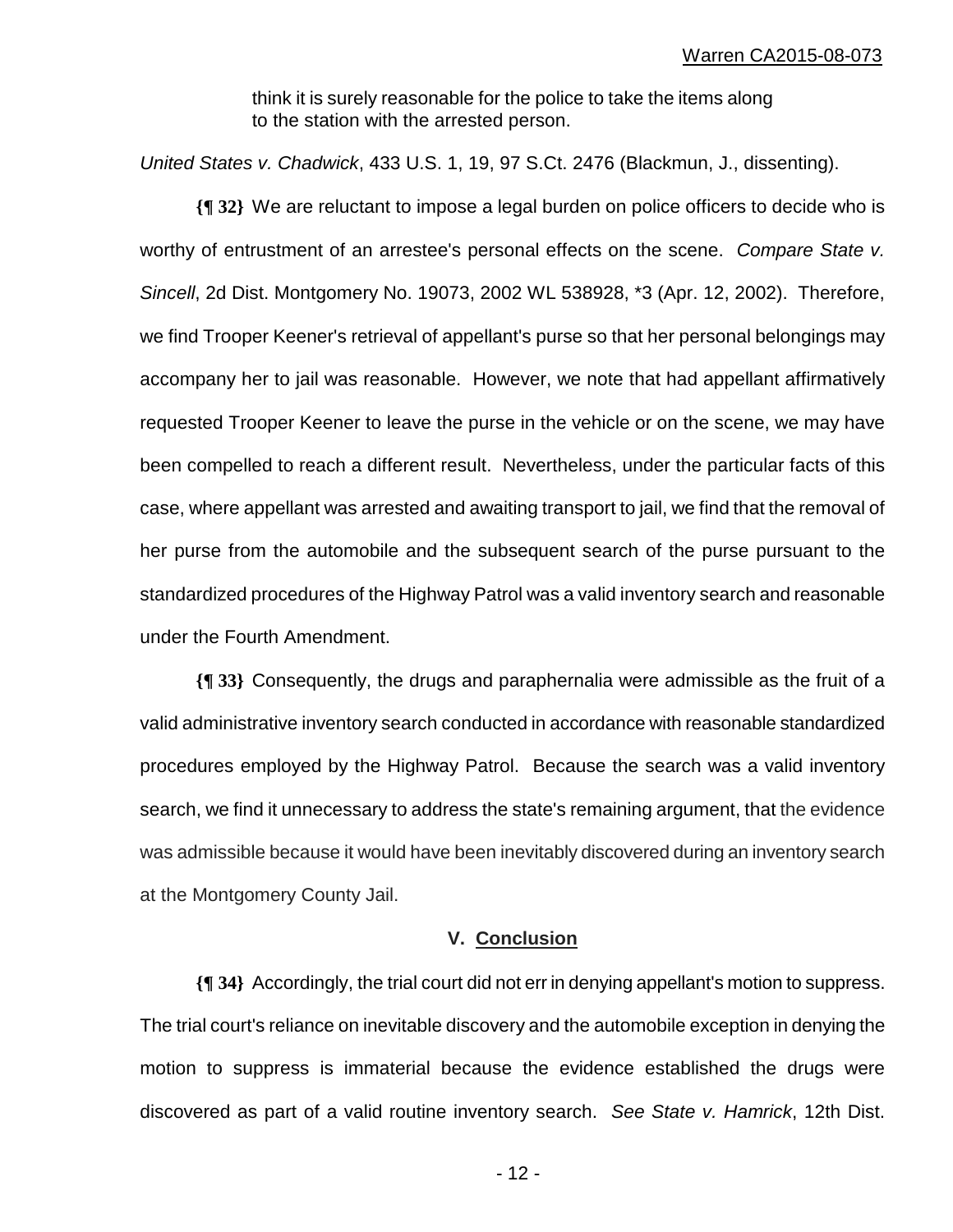Madison No. CA2011-01-002, 2011-Ohio-5357, ¶ 38 ("we must affirm a trial court's judgment that achieves the right result for the wrong reason, because such an error is not considered prejudicial"). Appellant's sole assignment of error is overruled.

**{¶ 35}** Judgment affirmed.

RINGLAND, J. concurs.

M. POWELL, P.J., dissents.

## **M. POWELL, P.J., dissenting.**

**{¶ 36}** I disagree with the majority's determination that the search of appellant's purse was constitutionally permissible pursuant to the purported policy of the Highway Patrol to retrieve and search an arrestee's belongings incident to incarceration ("Highway Patrol Policy"). My concerns are two-fold. First, the trial court made no factual finding that Trooper Keener's testimony concerning the Highway Patrol Policy was credible. Such a factual finding is crucial if we are to rely upon the Highway Patrol Policy to uphold the search and observe our responsibility to defer to a trial court's findings of fact in reviewing a ruling upon a motion to suppress. Second, the Highway Patrol Policy, as described by Trooper Keener, permits a search in violation of the Fourth Amendment pursuant to *Arizona v. Gant*, 556 U.S. 332, 129 S.Ct. 1710 (2009).

# **I. Trooper Keener's Testimony Regarding the Highway Patrol Policy**

**{¶ 37}** The record provides no basis upon which we may approve the warrantless search of appellant's purse pursuant to the Highway Patrol Policy. The majority correctly notes at the outset of its discussion that an appellate court, when considering a trial court's ruling upon a motion to suppress, "is bound to accept the trial court's findings of fact if they are supported by competent, credible evidence." Although the trial court's opinion made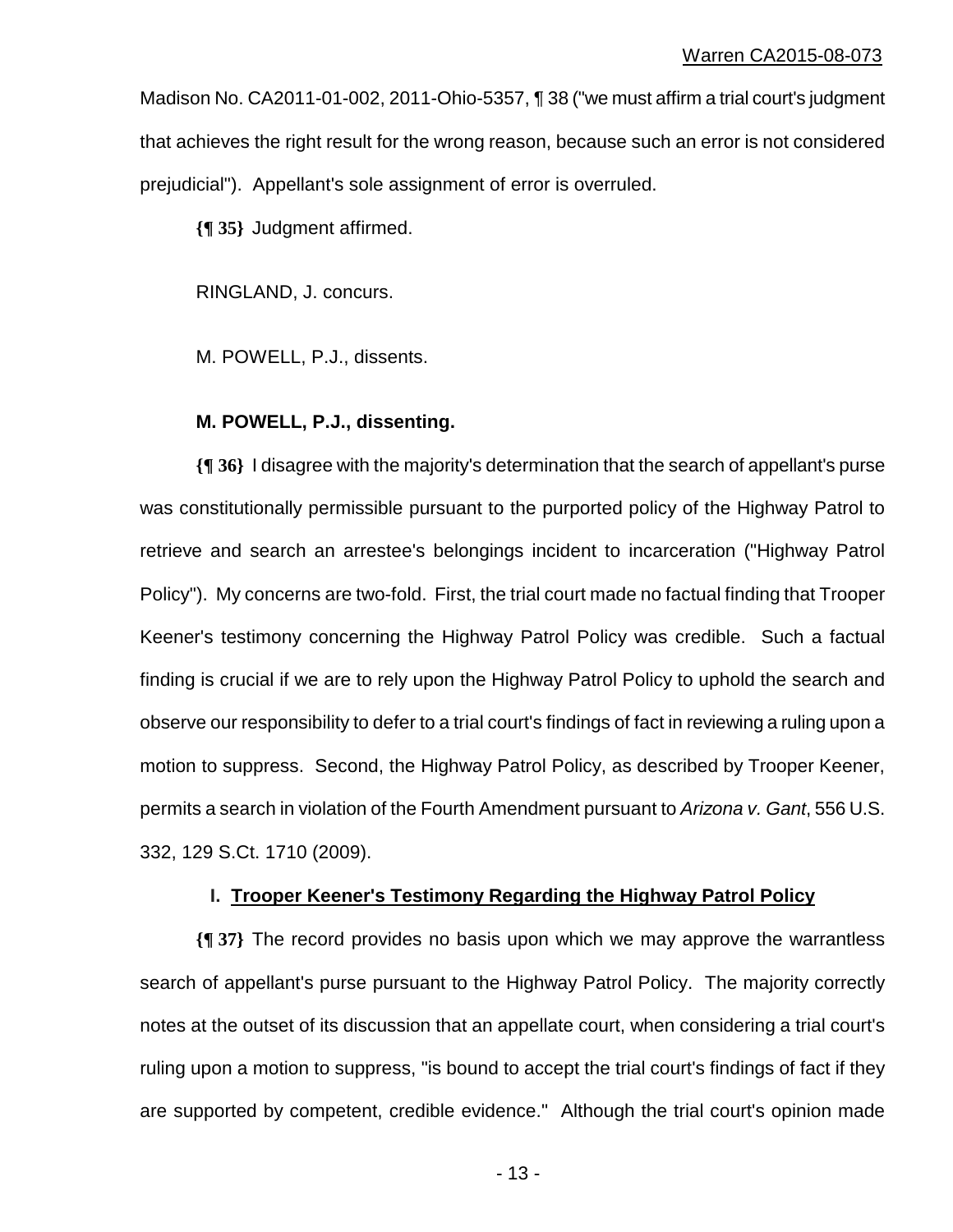specific mention of Trooper Keener's testimony regarding the Highway Patrol Policy, there is no indication that the trial court gave credit to this testimony and found that the testimony established the existence and provisions of the policy.

**{¶ 38}** The trial court did not expressly credit Trooper Keener's testimony concerning the Highway Patrol Policy and find the Highway Patrol had adopted such a policy. Significantly, the trial court's sole reference to the Highway Patrol Policy discounts Trooper Keener's testimony as follows: "The policy of the Ohio State Patrol is to transport the individual with their property, but no written policy was offered as evidence at the hearing." (Emphasis added.)

**{¶ 39}** I agree with the majority that competent, credible testimony alone may suffice to establish an inventory policy. However, if the trial court had found that Trooper Keener's testimony concerning the Highway Patrol Policy was, standing alone, sufficient to establish the policy, it would not have found the failure of the state to offer the written policy itself worthy of note.

**{¶ 40}** Additionally, the trial court did not uphold the search on the basis of the Highway Patrol Policy. Because the trial court did not uphold the search on the basis of the Highway Patrol Policy, no inference arises that it credited this testimony.

**{¶ 41}** Finally, the trial court specifically found Trooper Keener's testimony on a closely related issue, his discovery of the gel cap on the vehicle floorboard as establishing probable cause for his search of the purse, not credible.

**{¶ 42}** Based upon this record, there is no affirmative finding of fact to which we may defer that there was, indeed, a Highway Patrol Policy as claimed by Trooper Keener. Rather than deferring to the trial court's findings of fact as to the existence and content of the Highway Patrol Policy, the majority makes its own finding of fact that Trooper Keener's testimony was reliable. This violates the basic precept that a court of appeals, in reviewing a

 $- 14 -$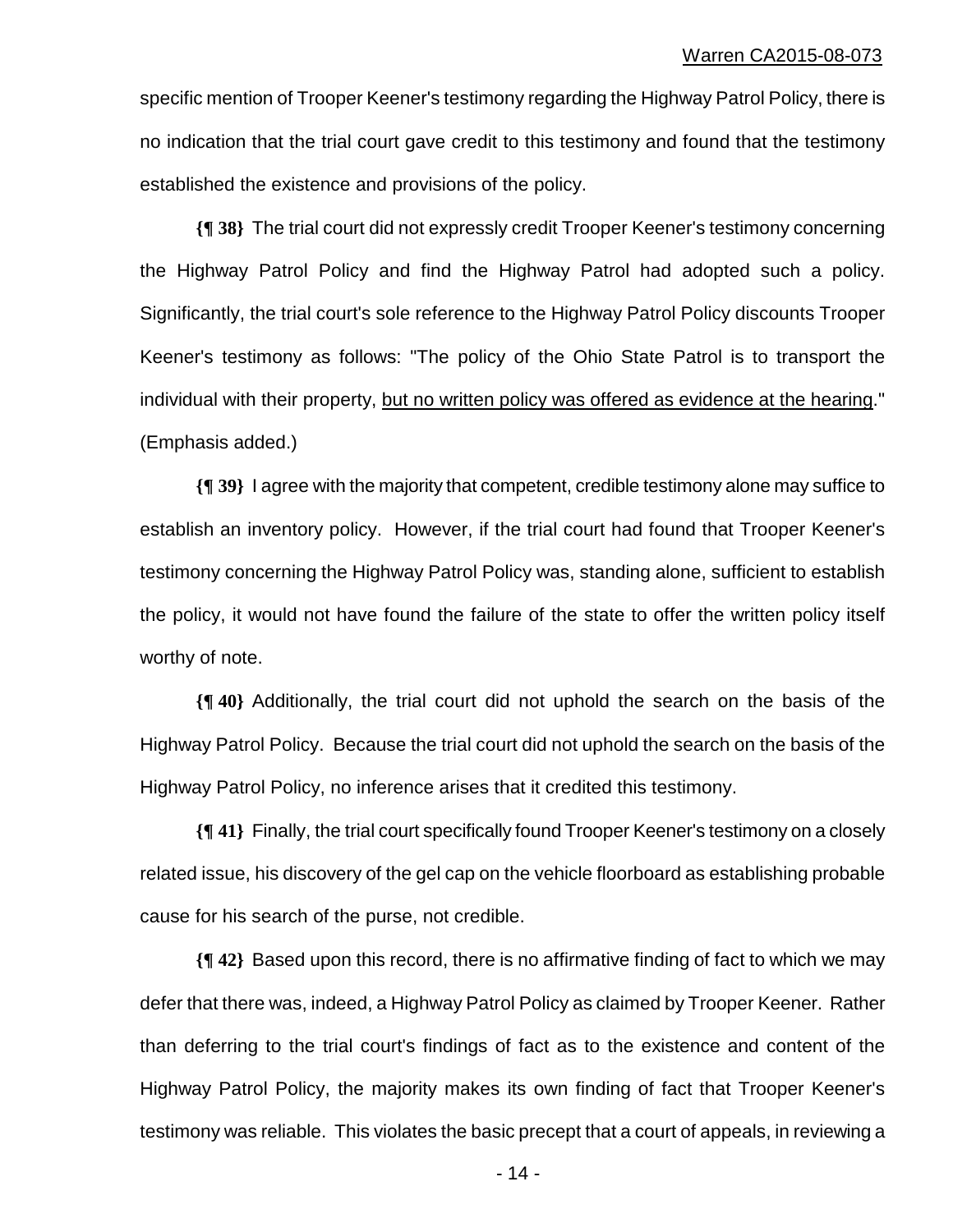trial court's ruling upon a motion to suppress, is not a fact finder and should not make first instance credibility determinations.

**{¶ 43}** I have no qualms with a court of appeals finding that a trial court "got it right for the wrong reason" as the majority has ruled here. However, that presupposes there is a credible evidentiary basis supporting the alternative ground of affirmance. For instance, if there was some indication that the trial court had found Trooper Keener's testimony as to the Highway Patrol Policy reliable or if authenticated documentation of the policy had been admitted into evidence, there would be a credible evidentiary basis supporting the majority's finding that the search of the purse was pursuant to the Highway Patrol Policy. But here, the majority's alternative ground for affirmance is based entirely upon moral evidence (i.e., Trooper Keener's testimony) that was not relied upon in any respect by the trial court. In such an instance, there is no credible evidentiary basis supporting an alternative ground of affirmance.

**{¶ 44}** In summary, I don't suggest that Trooper Keener was being untruthful in his testimony concerning the Highway Patrol Policy. However, the issue is not whether my colleagues in the majority and I believe Trooper Keener, but whether we can discern that the trial court believed him. Here, there is no finding of fact by the trial court that Trooper Keener's testimony concerning the Highway Patrol Policy was credible and, therefore, nothing upon which we may rely in upholding the search on the basis of that policy.

# **II. The Highway Patrol Policy Violates** *Arizona v. Gant*

**{¶ 45}** Even if we could rely upon Trooper Keener's testimony concerning the Highway Patrol Policy, the search cannot be upheld upon the basis of the policy. Trooper Keener testified that it is the standard policy of the Highway Patrol that an arrested person's belongings, including a female arrestee's purse, accompany her to the jail and that the personal belongings are searched before placement in the police cruiser. According to

 $- 15 -$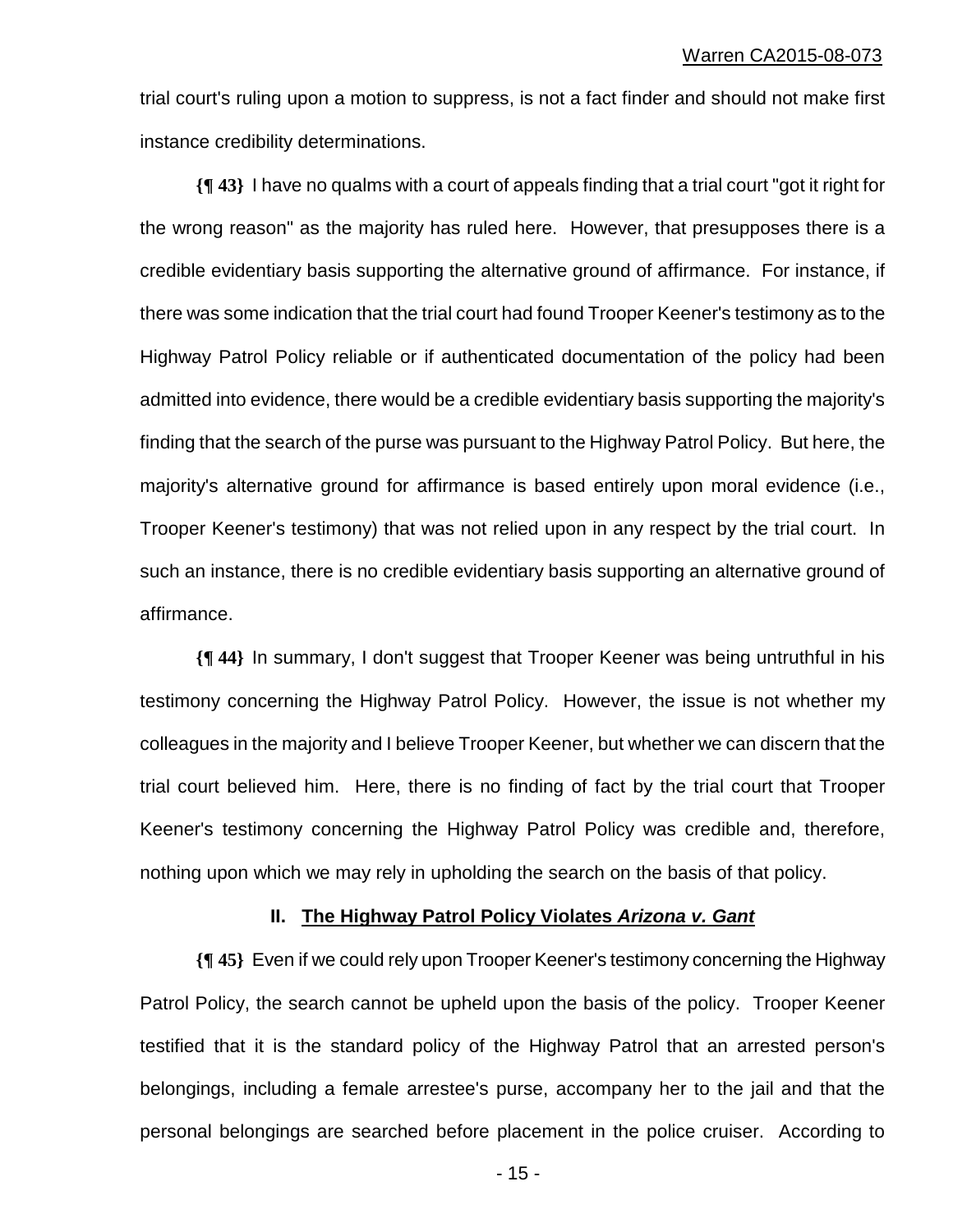Trooper Keener, the purpose of the search is to promote officer safety and to discover evidence of a crime. This was the totality of the evidence concerning the existence, content, and purpose of the Highway Patrol Policy. Based upon that evidence, the majority concludes that the search of appellant's purse was a valid inventory search.

**{¶ 46}** A fundamental flaw with the majority's reasoning is that they proceed upon the incorrect premise that the Highway Patrol Policy is an inventory policy and the search of appellant's purse was an inventory search. Scrutiny of the purposes of the Highway Patrol Policy and its execution does not support this premise. As the majority notes, an inventory policy is characterized by its purposes of protection of a suspect's property and avoidance of false theft claims against law enforcement authorities. These purposes are served by cataloging the property and obtaining verification of the accuracy of the catalogue from the property owner. Trooper Keener's description of the Highway Patrol Policy indicates it consists of two separate components. First, retrieving an arrestee's personal belongings to accompany the individual to the jail. Second, a search of the personal belongings for weapons and contraband. While retrieving appellant's purse from the vehicle may serve the purpose of protecting her property, the search of the purse did not. There is no evidence that Trooper Keener catalogued the contents of the purse, verified the accuracy of the catalogue with appellant, or that the Highway Patrol Policy even provided for a verified catalogue of the property. The search of the purse, as Trooper Keener's testimony indicates, was simply to discover weapons and contraband and not to protect the contents of the purse or avoid false theft claims. Therefore, the Highway Patrol Policy does not justify the search of the contents of the purse as an inventory. That being the case, inventory search jurisprudence is not applicable to the analysis of whether the search of the purse comports with the Fourth Amendment. Rather, the analysis of the legality of the search must focus on whether a search of the purse for weapons and contraband is justified under the circumstances.

 $- 16 -$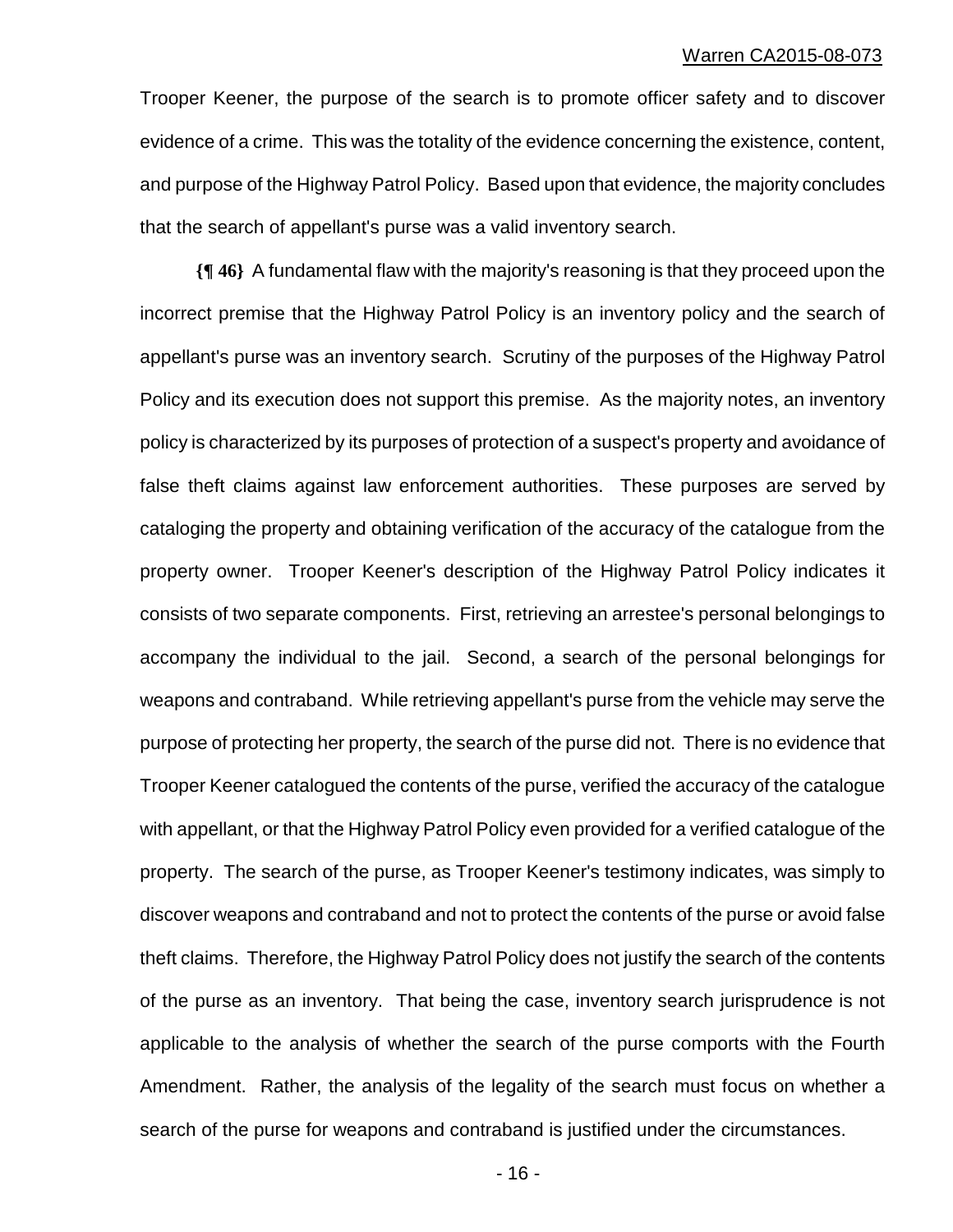**{¶ 47}** In *Arizona v. Gant*, 556 U.S. 332, the United States Supreme Court considered whether the search of an arrestee's vehicle was a proper search incident to his arrest. The Supreme Court, noting that the justification for a search incident to arrest is to prevent destruction of evidence and to insure officer safety, reiterated that the areas of a vehicle accessible to an arrested individual are within the scope of a search incident to arrest. However, because Gant and his companions were secured outside of the vehicle at the time police searched and discovered cocaine in the pocket of a jacket on the backseat of the vehicle, the Supreme Court found the search of the vehicle and jacket violated the Fourth Amendment. The Supreme Court observed:

> Neither the possibility of access nor the likelihood of discovering offense-related evidence authorized the search in this case. Unlike in *Belton*, which involved a single officer confronted with four unsecured arrestees, the five officers in this case outnumbered the three arrestees, all of whom had been handcuffed and secured in separate patrol cars before the officers searched Gant's car. Under those circumstances, Gant clearly was not within reaching distance of his car at the time of the search.

*Id*. at 344.

**{¶ 48}** This case is similar to *Gant* in all pertinent respects. Like *Gant*, this case involved the search of the personal effects of an arrestee. Like *Gant*, the personal effect searched was not accessible to appellant at the time of the search because she was handcuffed in the backseat of a police cruiser. Like *Gant*, officer safety and preservation of evidence was the justification for the warrantless search. Based upon those circumstances, *Gant* held that the search was a violation of the Fourth Amendment because the interests of officer safety and preservation of evidence were not implicated due to the inaccessibility of the item searched to the arrestee. Like *Gant*, neither are those interests implicated here. Therefore, the Highway Patrol Policy may not serve as a basis for upholding the search of appellant's purse.